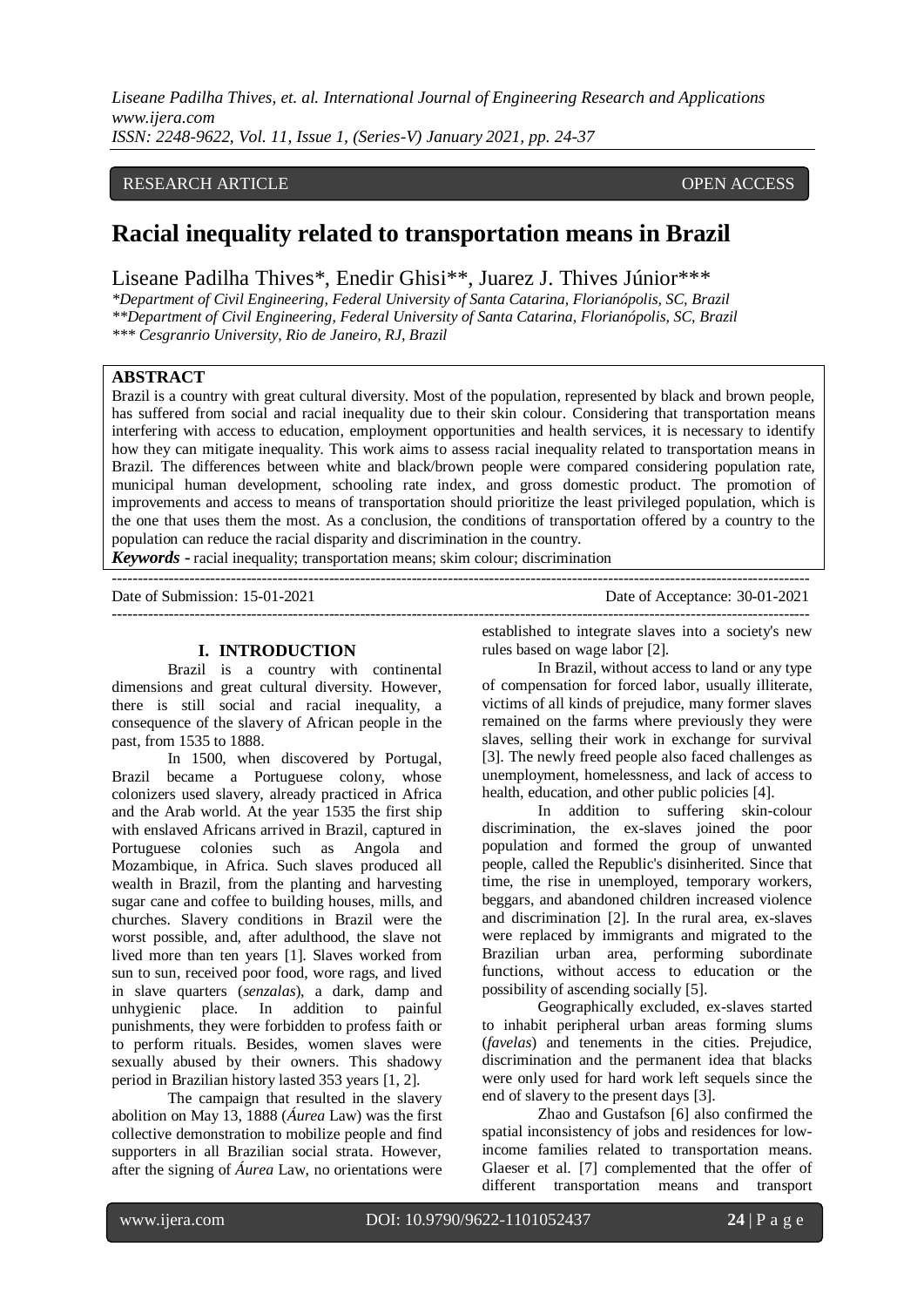technologies determines cities' spatial structure. In 2020, Valente and Berry [8] evidenced that grave disparity in income, educational achievement, labour force participation, and political representation between blacks and whites remain prevalent in Brazilian society.

Salon and Gulyani [9] evaluated the transportation accessibility of slum people in Nairobi, Kenya. The findings demonstrate that most slum people cannot afford motorized transport, so they walk. Besides, women and children are disproportionately affected. Unfortunately, in Brazil, black or brown people also represent the population parcel with a lack of adequate transportation means access.

Gwilliam [10] complements that developing country cities have a different degree of transport developments. When the cities have developed, poor people have tended to be marginalized in peripheral locations with inadequate access. Transportation inequities are typically evaluated from social and spatial equity. Social equity in social scenery represents the vulnerable or disadvantaged populations, which in transportation is usually evaluated along socio-demographic lines, such as income, race, gender, or age [12, 13].

The Brazilian Applied Economic Research Institute conducted a diagnosis in twenty main Brazilian cities about the inequality of accessibility in the country. It was verified that black and lowincome populations have less access to work, health, and education opportunities. As for means of transportation, the research has shown that these directly interfere in accessing job opportunities, health services, and education, which contributes to inequality [13].

Transportation is essential for people lives, improving participation in daily activities and opportunities. A deficiency of personal mobility or access to transportation will affect people economic and social development. From this point of view, transportation can be considered as a fundamental civil right. Nevertheless, travel costs and differing levels of accessibility lead to an imbalance in

transportation costs and benefits across population groups (Lee et al. 2017).

Sánchez et al. [11] affirm that transportation policies have not only inequitable effects on the ability of low-income individuals and minorities to access places, but also have serious indirect effects such as encouraging and reinforcing residential segregation; restricting access to employment and other economic opportunities, housing, and education; and causing health disparities.

In this scenario, this study aims to assess racial inequality related to transportation in Brazil. The panorama of racial inequality in Brazil was outlined through official data and a survey of injustice and unequal treatment cases. A set of suggestions were proposed to reverse this situation.

## **II. METHODOLOGY**

In this study, a survey about how African descendant's inequality in Brazil is related to transportation was carried out. Initially, it was important to comprehend the Brazilian peculiarities about the population and then relate the racial inequality in the country.

Five Brazilian capitals were selected to compare the differences among them. The data were collected from Brazilian studies and census. Based on the data obtained, it was possible to provide proposals to reduce racial inequality in Brazil and indicate measures to be adopted to improve people's living conditions who suffer from racial injustice. The methodology is shown in Fig.1 and follows described.

*Phase 1.* Percentage of population according to skin colour in Brazilian regions

A data survey about the population's percentage according to skin colour in the Brazilian regions was performed. The data were collected from the Brazilian Institute of Geography and Statistics (2019 reports projected from 2010 census). From such data, it was possible to select capital cities from different Brazil regions to perform the study. In this study, only white and Africandescendants people were considered.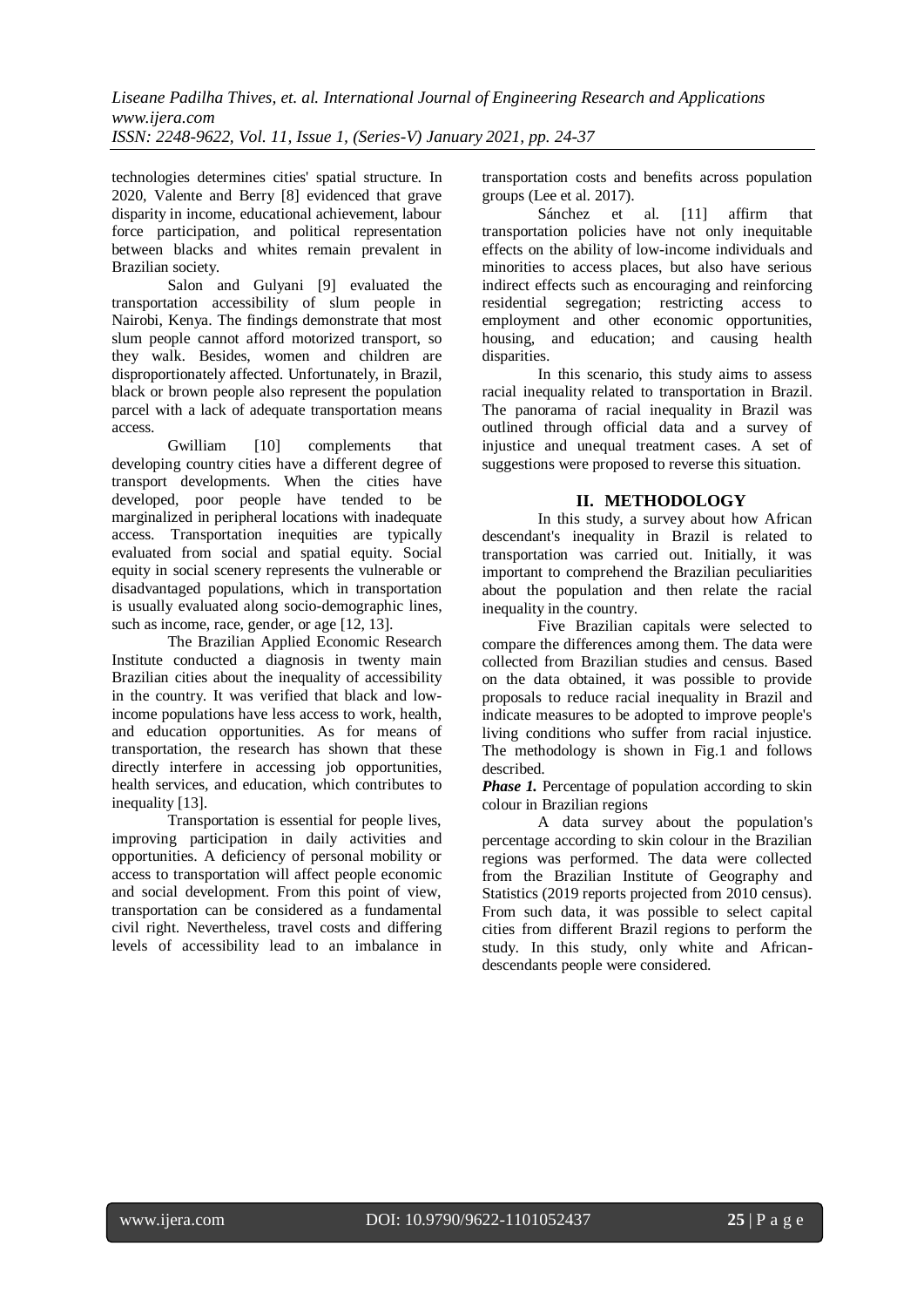

**Fig. 1.** Flowchart of the methodology.

The yellow and indigenous populations were not accounted for because, in general, they live in isolated areas. According to race and colour, the rate of illiteracy and students' number at a higher level were also evaluated.

*Phase 2.* Selection of capital cities

For selecting capital cities, some criteria based on Brazilian regions situation, number of population, and percentage of skin colour were established. Firstly, cities with 360,000 to 505,000 inhabitants were selected.

Based on this criterion, Florianópolis (Santa Catarina State, located in the South region), Macapá (Amapá State, located in the Northeast region) and Vitória (Espírito Santo State, Southeast region) were selected.

After that, capital cities located in different Brazilian regions, but where the percentage of the population according to skin colour was representative, were chosen. From this criterion, Maceió (Alagoas State, located in the Northeast region) was included. Finally, it was necessary to include a capital city in which there are many means of transportation. From this criterion, Rio de Janeiro city (Rio de Janeiro State, located in the Southeast region) was chosen.

The primary data related to population characteristics, social development, and access to transportation means were evaluated in each city. The differences and similarities were analyzed to establish why racial inequality is still a challenge to be faced. For each capital city, the vehicle fleet was assessed.

The motorization rate was related to car occupant, motorcycle, and cyclist mortality indicators to verify the percentage between white and black and brown population involved.

*Phase 3.* Suggestions and proposals to mitigate racial discrimination

Based on Brazilian data and reports, one assessed how the improvements in transportation infrastructure could improve access to public transport and quality of life for the less favoured population (poor, black and brown) and minimize inequality in the country.

Racial inequality problems due to transportation accessibility were also reported. Some suggestions and actions were indicated to minimize and reduce problems. Ways of participation and inclusion of African descendants in society, considering transportation to promote the changes were discussed. It was also examined how transportation means and their improvements can contribute and affect change conditions like housing, violence, and employment opportunities for the least favoured population, i.e., blacks and browns.

### **III. RESULTS AND DISCUSSIONS 3.1. Brazilian population characteristics**

Brazil is a very large country with 8,516,000 km², divided into twenty seven States, grouped into five regions (Fig. 2a). Brasília, the Federal District, is an autonomous unit composed of administrative regions and the federal government's seat.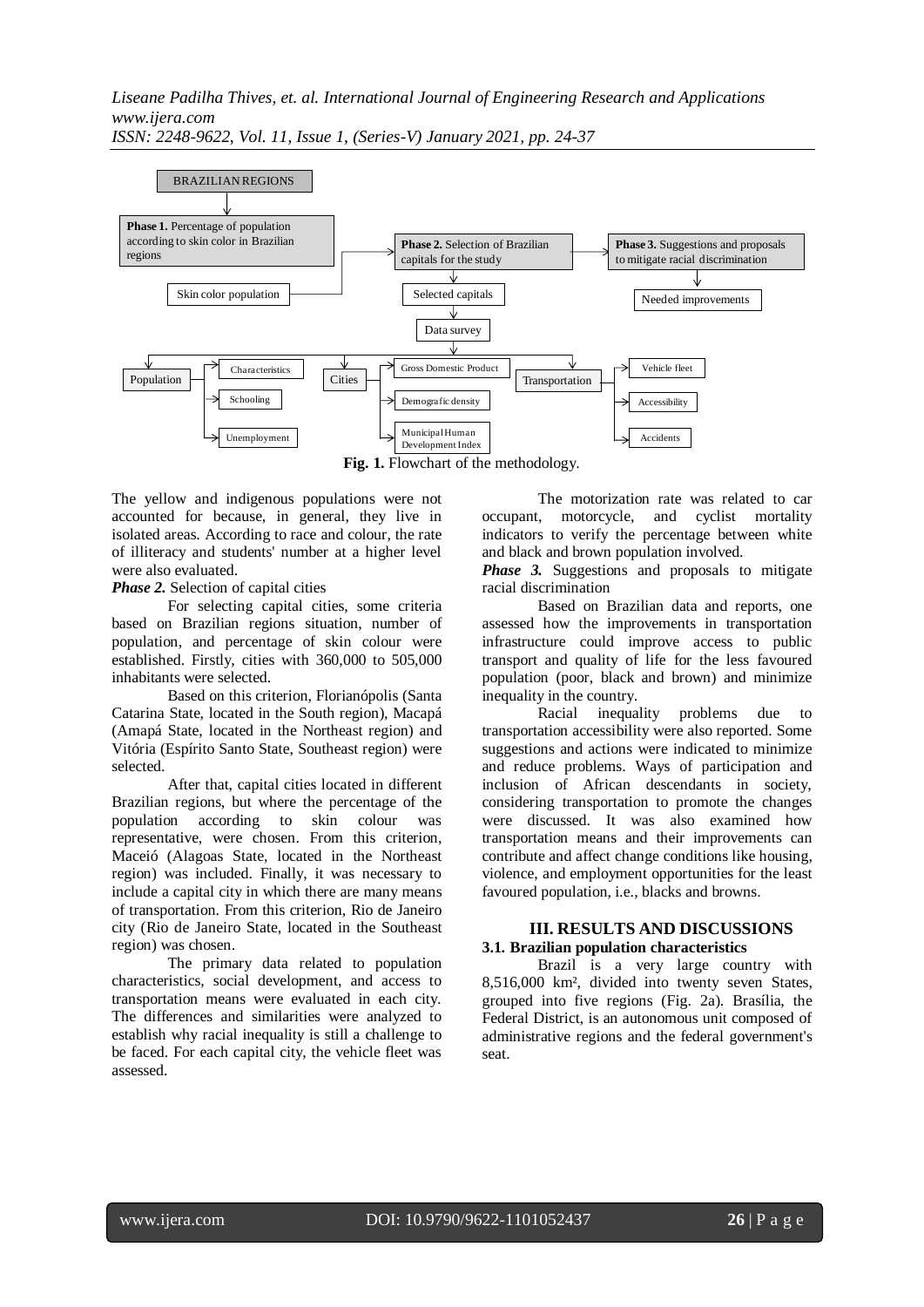

Fig. 2. Brazilian regions and population according to skin colour or race (Based on [14]).).

In 2019, the estimated population in Brazil was 210,147,125 in which the percentage according to skin colour was 43.1% white, 9.3% black, 46.5% brown, and 1.1% yellow or indigenous. Fig. 2b shows the skin colour distribution among the Brazilian regions [14, 15]. It is important to note that in Brazil, citizens themselves declare their skin colour. In this study, references to African descendants include self-declared brown and black (Fig. 2c). Fig. 2c shows the contrast of African descendant's percentage among regions, i.e., 78.8% in the North, 74.5% in the Northeast, and 25.4% in the South. The South region was mainly colonized and populated by Portuguese, Italians, and Germans.

Through the Continuous National Household Sample Survey, conducted by the Brazilian Institute of Geography and Statistics, it was possible to establish the rate of illiteracy and students' number at a higher level according to race and colour [16].

Fig. 3a shows the illiteracy rate in Brazil as a function of race and colour for the population 15−59 years old, while in Fig. 3b, the data correspond to the population aged 60 years or older. It can be noted that, in Brazil, illiteracy is directly associated with age, which means that the older the population, the higher the number of illiterates; and with skin colour, i.e., there are many more illiterate black and brown than white people. However, a small decrease in the illiteracy rate can be observed for all people over time.

As for Brazilian regions, the illiteracy rate from 2016 to 2019 is shown in Fig. 4a for population 15−59 years old and in Fig. 4b for population aged 60 years or older. In Brazilian regions, it was verified that the rate of illiteracy reflects regional inequalities. In 2019 the Northeast region presented the highest illiteracy rates among people 15−59 years old, i.e., 13.9%.

Results also showed that for the population aged 60 and over, in 2019, the rate in the Northeast region reached 37.2% and in the North region, 25.5%. On the other hand, it was below 10% in the Southeast and South.

In 2019 there were 4,035,000 white students and 4,018,000 black and brown students attending universities and colleges in Brazil. According to race and colour, Fig. 5 shows the number of students who attended universities and colleges from 2016 to 2019. In the North, Northeast, and Midwest regions, the number of black and brown students is higher than white students. On the other hand, in the South region, the inequality is noticeable.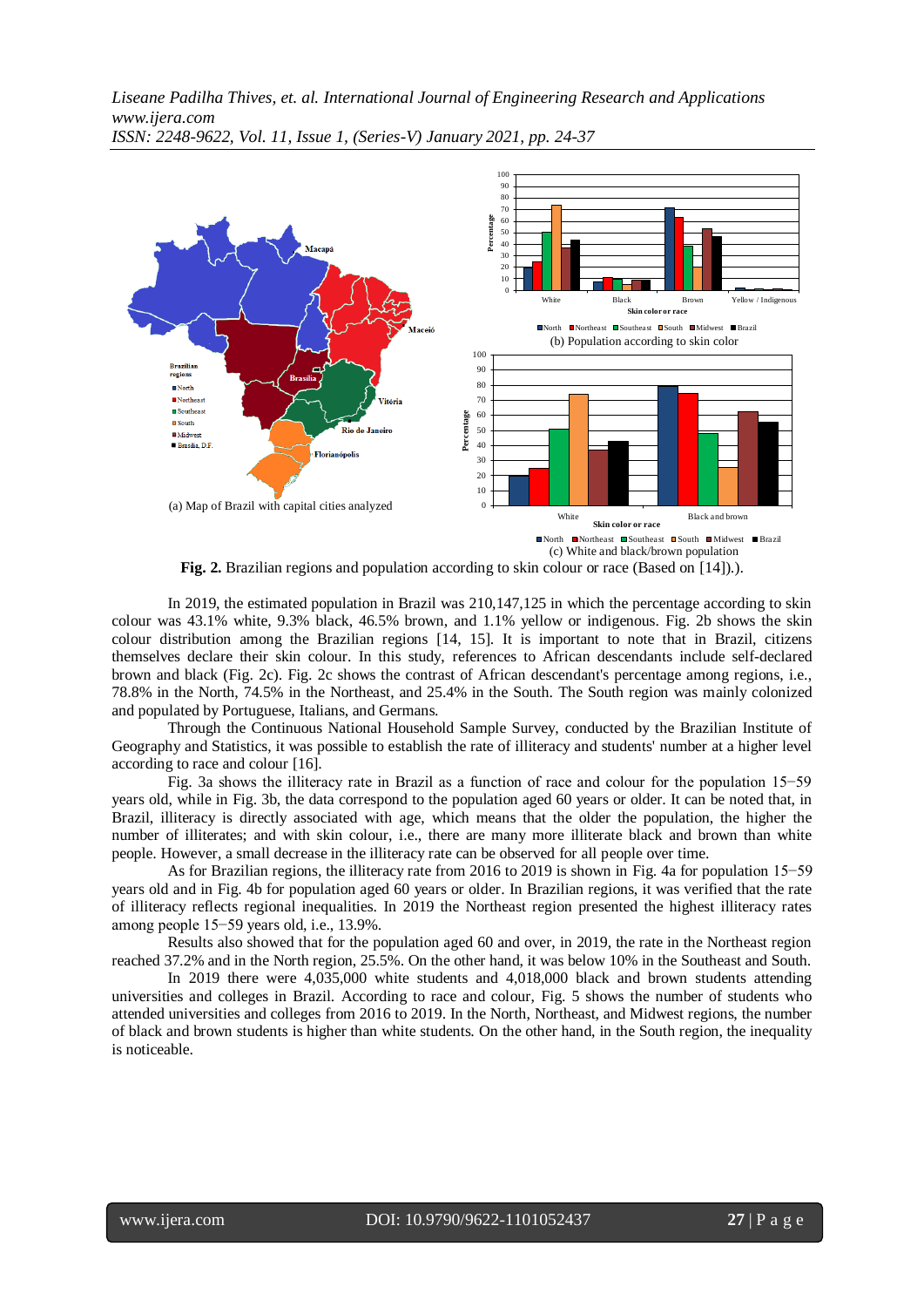

*ISSN: 2248-9622, Vol. 11, Issue 1, (Series-V) January 2021, pp. 24-37*

Fig. 5. Number of university and college students according to skin color over 2016−2019 (Based on [14]).

In Brazil, federal and state universities are for free, and private ones are paid. To minimize inequality and increase the black population's access to higher education, the federal government signed the Racial Quotas Law in 2012 (Brazil 2012). This

According to the law, 50% of the university's total places are reserved for students from public schools with low income and self-declared blacks, browns and indigenous people and people with disabilities. The proportion of blacks, browns, and indigenous people is established from the Brazilian Institute of Geography and Statistic.

#### **3.2. Results for the city capitals selected for analysis**

Five cities such as Florianópolis, Maceió, Macapá, Vitória, and Rio de Janeiro were selected to law is part of the Affirmatives Actions Policy for higher education and was established to help comply with and fulfil the rights of traditionally marginalized or excluded groups in Brazil.

perform the study (Fig. 2a). The North region has the highest population of African descendants, while the South has the lowest. Florianópolis and Vitória are islands, and Florianópolis and Macapá have a similar population. Rio de Janeiro city was included because it is one of the major Brazilian cities; it has transportation like subway, trains, and ferries. The difference between African descendants and white people is low (around 7%).

Concerning this study, the yellow and indigenous populations were not considered. Fig. 6 shows the percentage between white and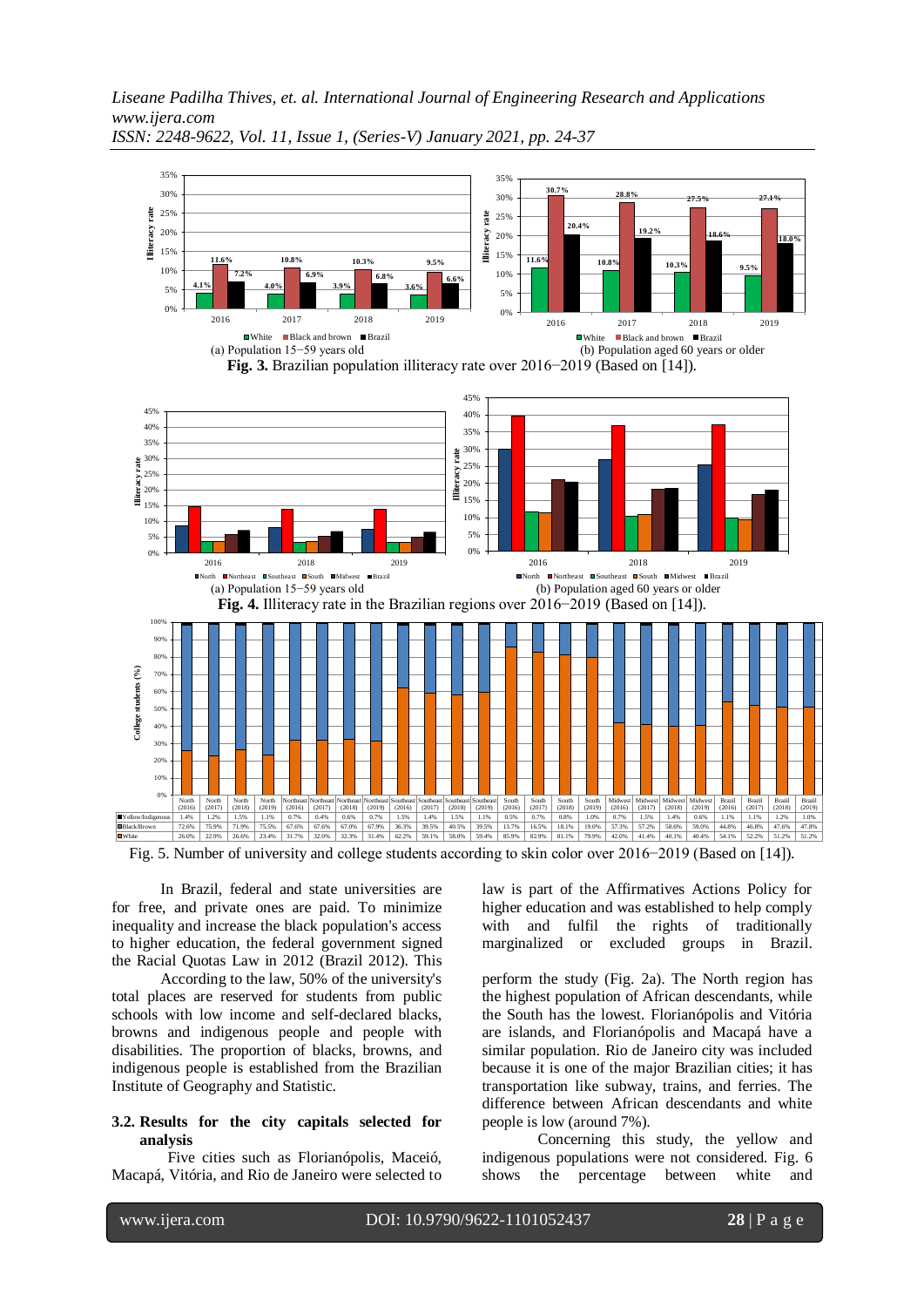black/brown population for the five cities and Brazil. In Florianópolis, in the South, the white population is the majority (84.6%), while in Macapá, in the

North, most of the population is black/brown people (73.5%).



**Fig. 6.** Population according to skin color in the five cities and also in Brazil in 2019 (Based on [14]).

Maceió (Northeast) and Vitória (Southeast) present similar results, and in Rio de Janeiro (Southeast), black and brown people represent 53.0% of the population, which is similar to Brazil (55.8%). Table 1 shows some characteristics of the five cities.

Unfortunately, the differences go beyond skin colour. Florianópolis has the highest MHDI, i.e., almost 15% major than Maceió's. In Florianópolis, the average monthly wage corresponds to 4.8 minimum wages; while in Maceió are 2.8, almost 60% lower. The average is 4.1 minimum wages in the three other cities. The schooling rate (from 6 to 14 years old) was considered high in all cities (more than 94.8%). Vitória and Rio de Janeiro presented the highest Gross Domestic Product (GDP) while Maceió and Macapá, the lowest.

The unemployment rate is higher for the black and brown population than for the white. The lowest variation was observed in Florianópolis (1.3%) and the highest in Maceió (7.6%). A similar pattern occurred concerning underutilization (persons aged 14 and over), in which the lowest rate was in Florianópolis (2.1%) and the highest in Maceió (9.6%). Based on such data, it is possible to confirm racial inequality, in which the black and brown population is more sensitive to social differences. Underutilization refers to people who went to school or had a profession but are not inserted in the employment market.

In theory, the offer and the number of public vehicles could indicate that transportation means are largely accessible for all populations. Table 2 shows the vehicle fleet of each city. Fig. 7 presents the relationship between car occupants' motorization rate and mortality, motorcycle drivers, and cyclists for each city. Motorization rate

measures the relationship between the number of light vehicles (automobiles, pickup trucks, motorcycles) and the city's population, per thousand inhabitants.

The first analysis was performed for Florianópolis (Fig. 7a), Maceió (Fig. 7b), Macapá (Fig. 7c) and Vitória (Fig. 7d) because the public means of transportation in these cities are bus, taxi, and app car only. Florianópolis has the highest number of cars (Table 2) and the other cities' motorization rate. Vitória (Fig. 7d) has the highest mortality rate (car, motorcycle, and bicycle) compared to the other cities. The motorization rate in Maceió (Fig. 7c) and Macapá (Fig. 7e) is similar. However, the car occupant mortality is higher in Macapá, although the number of cars in Maceió is higher than in Macapá (Table 2). Maceió has more motorcycles than Florianópolis (Table 2); nevertheless, the motorcycle occupant mortality in Florianópolis (Fig. 7a) is higher than in Maceió (Fig. 7b).

Concerning bike lanes, according to city halls, Florianópolis has 41.0 km, Maceió 42.0 km, Macapá 3.1 km and Vitória 47.0 km. However, none have interconnection with other means of transportation [19, 20, 21, 22]. On average, Vitória (Fig. 7d) and Florianópolis (Fig. 7a) have higher mortality of cyclists from 2006 to 2017, and from 2014 the rate increased in Macapá (Fig. 7c).

Public transportation means in Rio de Janeiro are composed of the bus, subway, light rail, urban train, rapid bus, ferry, taxi, and app car. There is 450.0 km of bike lanes [23], but only 36% of transport network stations are close (around 300 meters) to the bicycle infrastructure (stations and bike lanes) [24]).

Its motorization rate is not high when compared with Florianópolis, for example. In Rio de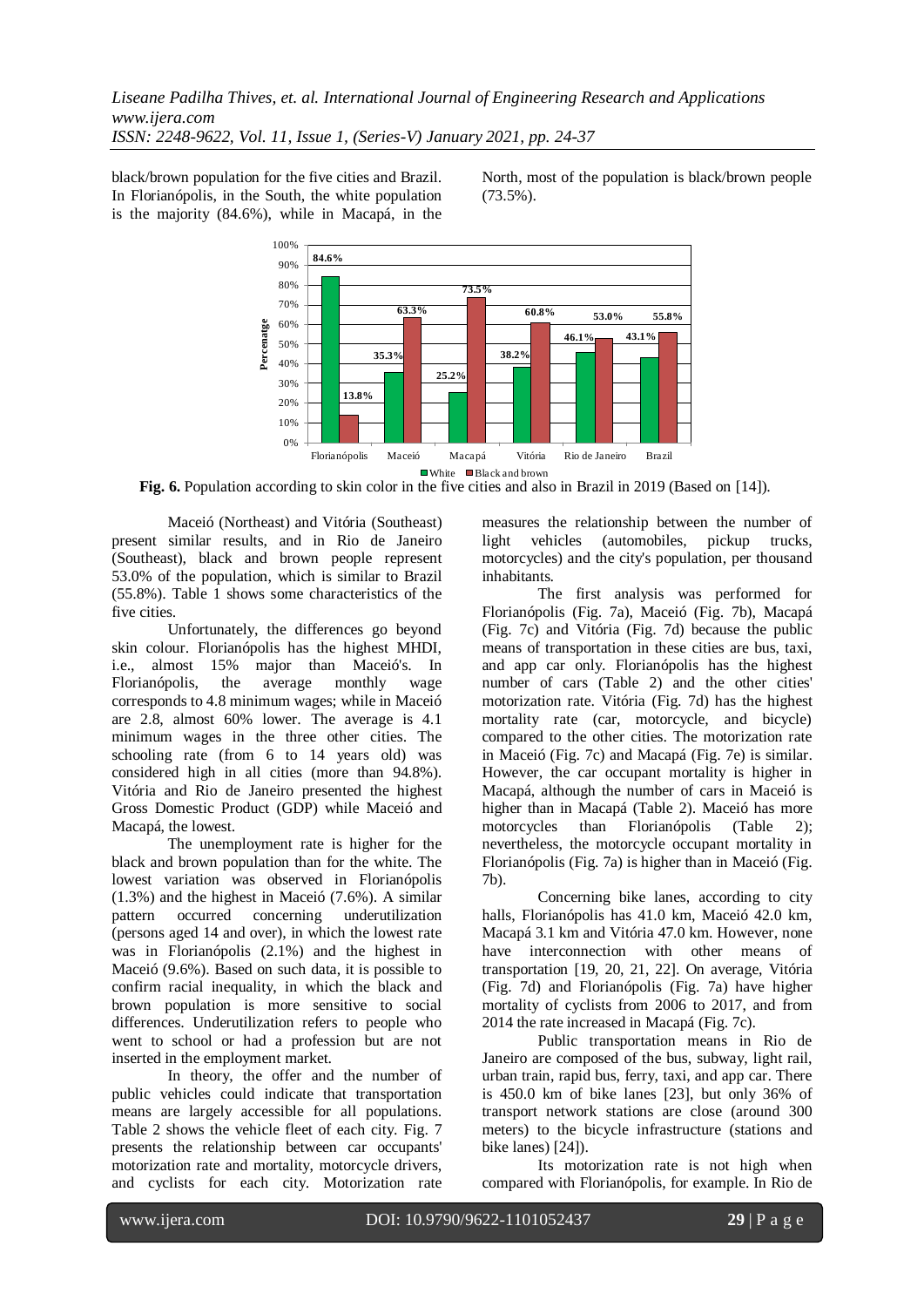Janeiro, mortality is predominant with cars and motorcycles (Figure 7e).

Figure 8 shows the average travel time to go from home to work and the share of total household income spent on public transportation for each city. It is possible to observe that in Rio de Janeiro, the average travel time is higher than in other cities despite various means of transportation. The share of total household income spent on public transportation is high in all cities.

The selected capitals are metropolitan areas. Other nearby cities is dependent and generates pendulum movement: daily movements to go to and from work, school, leisure services, health, and commerce. A Brazilian study found that metropolitan commuting movements are carried out by people whose income varies significantly. The majority's average income was up to two minimum wages, while the minority had income above twenty minimum wages [26]. In Brazil, the pendular movements allow researchers to know the population movements related to the metropolises' outskirts.

The number of public vehicles and motorization rates does not result in mobility and accessibility to the population. In general, lowincome people live in the outskirts, are Afrodescendants, and are the population who suffer more due to lack of adequate transportation.

Bastiaanssen et al. [27] conducted an exhaustive literature review study and concluded that job seekers might benefit from public transport strategies targeted at improving their access to jobs. However, bringing new employment opportunities closer to unemployed people can help even though it is difficult to perform.

In Rio de Janeiro, 15.4% of the black or brown students in the 9<sup>th</sup> grade of elementary school did not attend school due to lack of security on the way home-school or at the school itself. Among the whites, the rate was 13.1% [28].

Figure 9 shows the number of deaths of black and brown people due to transportation accidents. It can be observed that Macapá and Maceió have a higher number of black and brown people deaths, Rio de Janeiro and Vitória the percentage was similar while in Florianópolis, the percentage was higher for the white population.

|                                                                           | <b>Cities</b> |           |          |           |                          |  |  |
|---------------------------------------------------------------------------|---------------|-----------|----------|-----------|--------------------------|--|--|
| <b>Characteristics</b>                                                    | Florianópolis | Maceió    | Macapá   | Vitória   | Rio de<br><b>Janeiro</b> |  |  |
| Region                                                                    | South         | Northeast | North    | Southeast | Southeast                |  |  |
| Estimated population (2019) inhab.                                        | 500,973       | 1,018,948 | 503,327  | 362,097   | 6,718,903                |  |  |
| Population in the last census (2010) inhab.                               | 421,240       | 923,748   | 398,204  | 327,801   | 6,320,446                |  |  |
| Demographic density (2010) inh/km <sup>2</sup>                            | 623.68        | 1,854.10  | 62.14    | 3,338,30  | 5,265.82                 |  |  |
| Municipal Human Development Index<br>(MHDI)                               | 0.847         | 0.721     | 0.733    | 0.845     | 0.799                    |  |  |
| Average monthly wage of formal workers<br>(2018) (Brazilian minimum wage) | 4.8           | 2.8       | 4.3      | 4.0       | 4.2                      |  |  |
| Schooling rate from 6 to 14 years old<br>(2010)(%                         | 98.4          | 95.0      | 94.8     | 97.6      | 96.9                     |  |  |
| Gross Domestic Product (GDP) (2017)<br>US\$                               | 8,032.52      | 4,242,02  | 4,210.98 | 11,155.84 | 10,355.24                |  |  |
| Afforestation of public roads (2010) (%)                                  | 32.0          | 47.1      | 66.0     | 65.4      | 70.5                     |  |  |
| Urbanization of public roads $(2010)$ $(\%)$                              | 54.4          | 57.1      | 8.8      | 78.7      | 78.4                     |  |  |
| Unemployment rate (persons aged 14 and over)                              |               |           |          |           |                          |  |  |
| White population $(\%)$                                                   | 6.1           | 11.5      | 17.3     | 8.4       | 11.9                     |  |  |
| Black or brown population (%)                                             | 7.4           | 19.1      | 20.7     | 15.4      | 17.0                     |  |  |
| Rate of underutilization (persons aged 14 and over)                       |               |           |          |           |                          |  |  |
| White population (%)                                                      | 12.2          | 17.1      | 27.0     | 14.5      | 16.8                     |  |  |
| Black or brown population $(\%)$                                          | 14.3          | 26.7      | 36.1     | 21.4      | 22.4                     |  |  |

| Table 1. Characteristics of the five cities (Based on [16]). |  |  |  |  |  |  |  |
|--------------------------------------------------------------|--|--|--|--|--|--|--|
|--------------------------------------------------------------|--|--|--|--|--|--|--|

.

**Table 2.** Fleet of vehicles in each city (Based on [14, 17, 18]).

| Vehicles  | City                 |               |               |         |                |  |
|-----------|----------------------|---------------|---------------|---------|----------------|--|
|           | <b>Florianópolis</b> | <b>Maceió</b> | <b>Macapá</b> | Vitória | Rio de Janeiro |  |
| Car       | 226,784              | 190.194       | 65.206        | 125,370 | 4,511,484      |  |
| Micro bus | 917                  | 1.179         | 346           | 1.019   | 38.671         |  |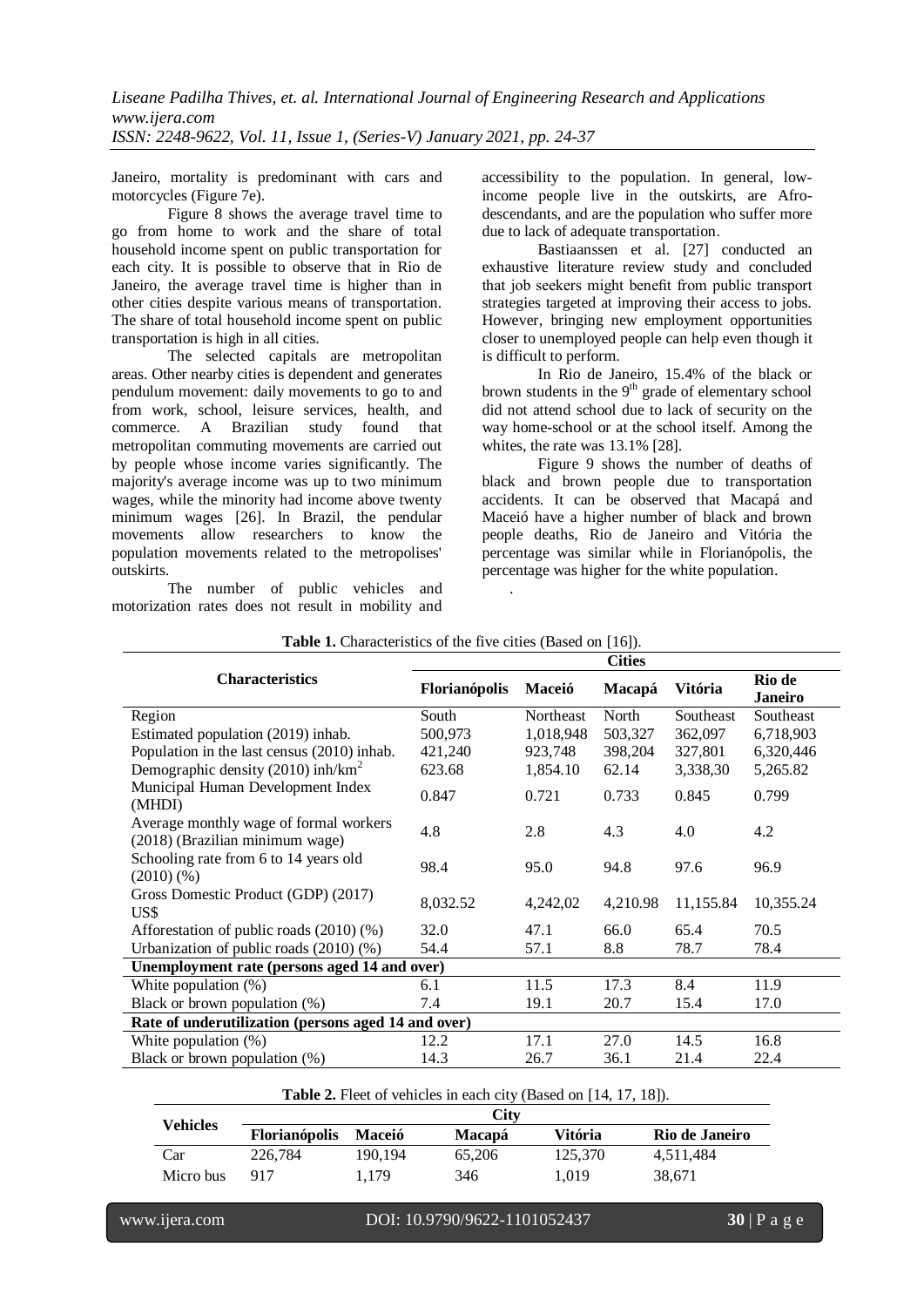

*ISSN: 2248-9622, Vol. 11, Issue 1, (Series-V) January 2021, pp. 24-37*

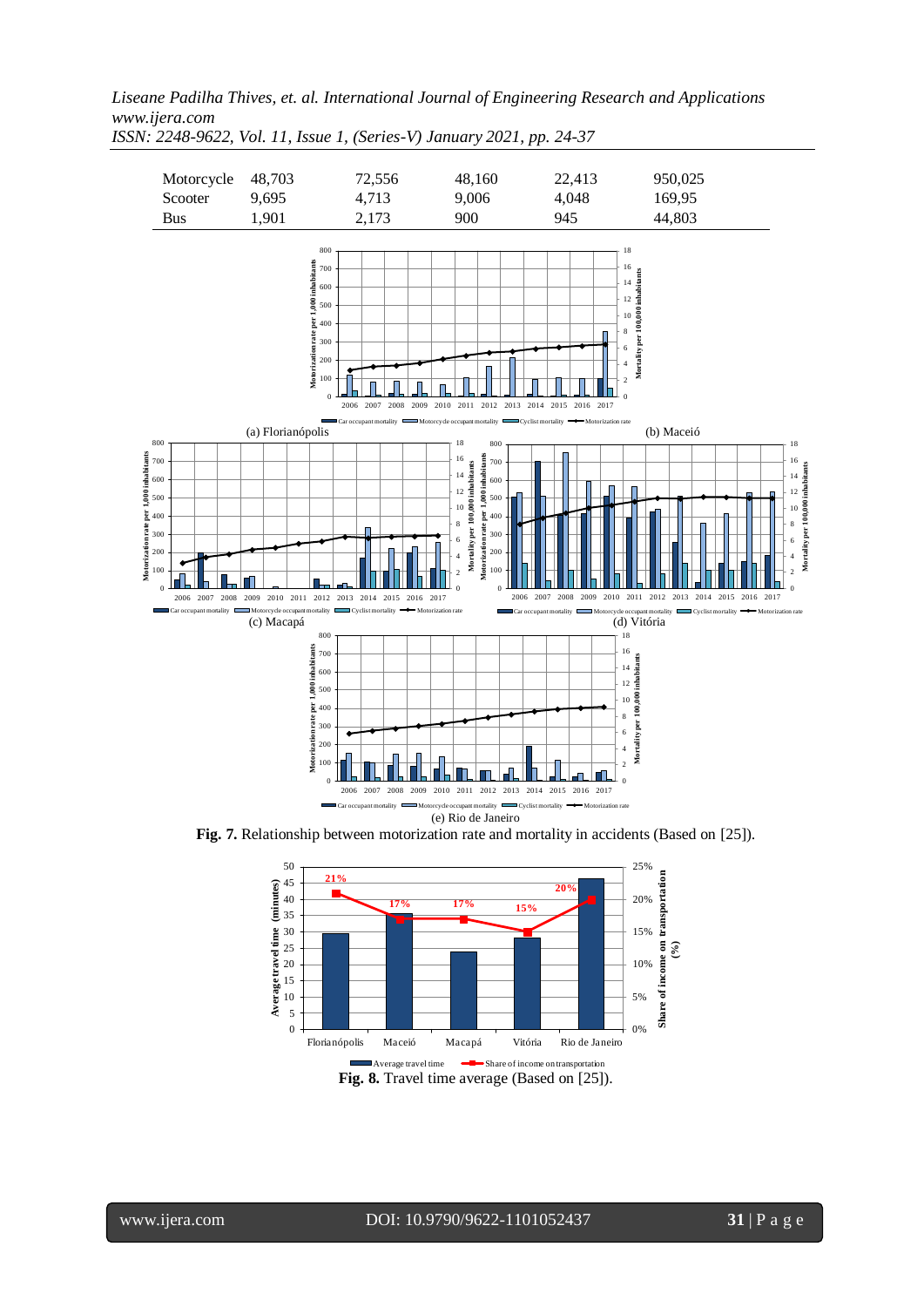

*ISSN: 2248-9622, Vol. 11, Issue 1, (Series-V) January 2021, pp. 24-37*

**Fig. 9.** Number of deaths due to transportation accidents according to skin color (Based on [25]).

It is important to assess racism concerning violence in Brazil, as well. The Brazilian Institute of Geography and Statistics reported that there was an increase in the homicide rate of the black and brown population from 2012 to 2017, i.e., from 37.2 to 43.4 per 100 thousand inhabitants, while such indicator remained constant for the white population, i.e., around 16.0 [14]. According to data from the Brazilian Mortality Information System, 255 thousand deaths of black people by murder were registered over that period. Among white youths aged 15 to 29, the rate was 34 deaths per 100,000 inhabitants in 2017. There were 98.5 murders per 100,000 inhabitants among the blacks and browns, but for black men in this age group, the homicide rate rises to 185. As for young women, the rate is 5.2 for the white and 10.1 for the black and brown [15].

Table 3 shows how black and brown people are inserted into the job market. In general, they occupy lower-paid positions, and they are less

represented in managerial positions, especially those at higher levels. Besides, on a broader scale, the black and brown populations are below the poverty line, and they live in households with worse conditions and less access to goods and services than the white population [17, 18, 29].

Although most Brazil's population is black or brown, they are the most negatively affected in terms of housing conditions, health services, education, employment, leisure, and access to means of transportation. Regarding access to means of transportation, this is a parameter that is difficult to measure because it is not an isolated factor. In other words, to remodel transportation means and make them accessible to all, it is necessary to improve the infrastructure and the quality of life of the least favoured people. In general, this part of the population lives in the outskirts, in precarious houses, streets without a sewage system, without paving and often without access to drinking water.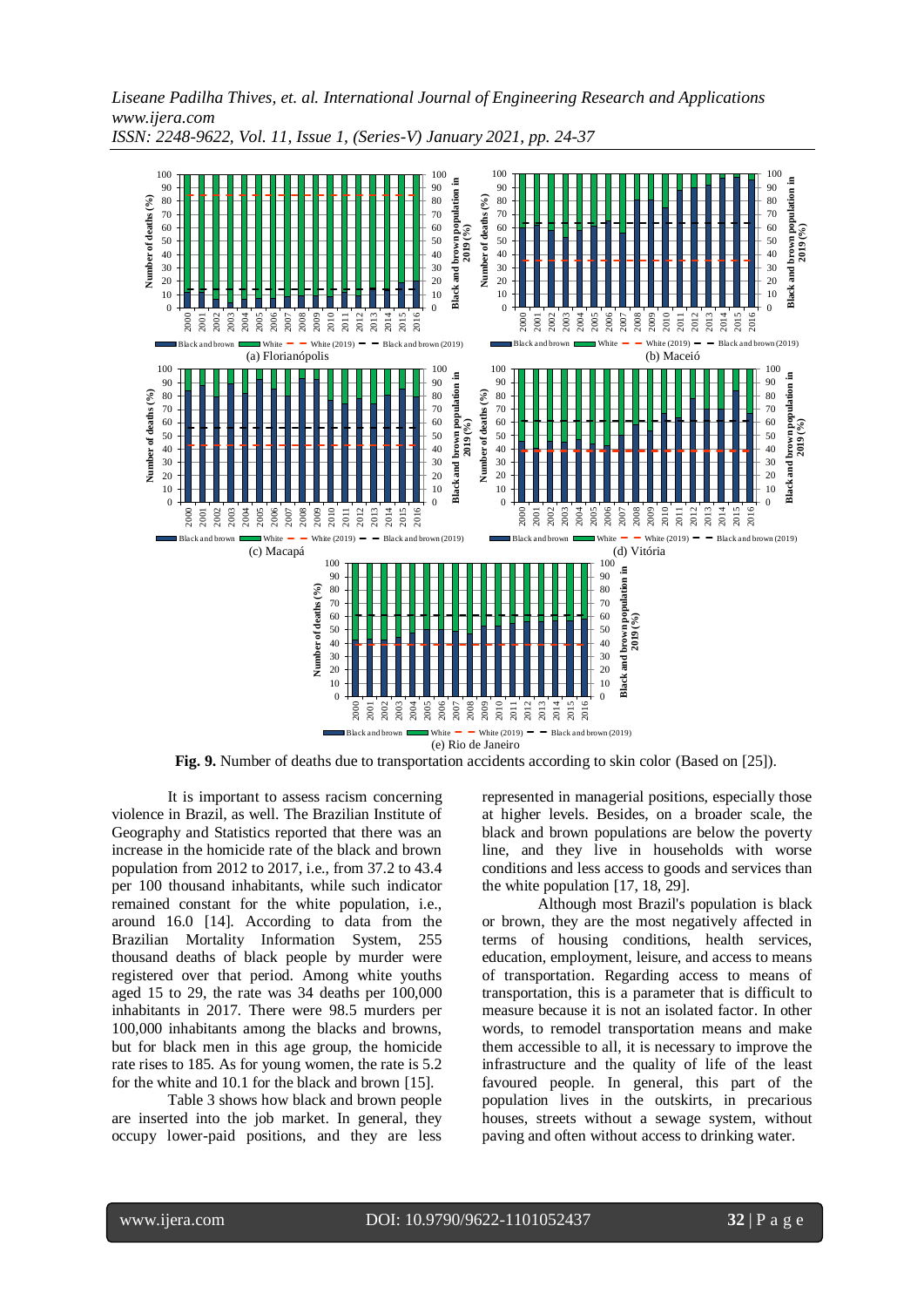| <b>Table 3.</b> Comparative parameters of racial inequality in Brazil in 2019 (Based on [14]). |                   |                    |  |  |  |  |
|------------------------------------------------------------------------------------------------|-------------------|--------------------|--|--|--|--|
|                                                                                                | <b>Skin color</b> |                    |  |  |  |  |
| <b>Comparative parameters</b>                                                                  | White             | <b>Black/brown</b> |  |  |  |  |
| Managerial positions (%)                                                                       | 66.6              | 29.9               |  |  |  |  |
| Underutilization (%)                                                                           | 18.8              | 29.0               |  |  |  |  |
| Political representation (%)                                                                   | 75.6              | 24.4               |  |  |  |  |
| Income distribution and housing conditions                                                     |                   |                    |  |  |  |  |
| Inferior to US\$ $5.5$ /day (%)                                                                | 15.4              | 32.9               |  |  |  |  |
| Inferior to US\$ $1.9$ /day (%)                                                                | 3.6               | 8.8                |  |  |  |  |
| <b>Illiteracy rate</b>                                                                         |                   |                    |  |  |  |  |
| Urban $(\%)$                                                                                   | 3.1               | 8.8                |  |  |  |  |
| Rural $(\%)$                                                                                   | 11.0              | 20.7               |  |  |  |  |
| Violence rate (per 100,000 people from 15 to 29 years old)                                     |                   |                    |  |  |  |  |
| Total                                                                                          | 34.0              | 98.5               |  |  |  |  |
| Men                                                                                            | 63.5              | 185.0              |  |  |  |  |
| Woman                                                                                          | 5.2               | 10.1               |  |  |  |  |

*ISSN: 2248-9622, Vol. 11, Issue 1, (Series-V) January 2021, pp. 24-37*

The data collected from Brazilian Government Agencies were not enough to measure precarious access and the quality of means of transportation used by this population. However, considering that the poor and black people, in general, live in the outskirts of slums, need transportation to go to work or study, underline important governments' important actions.

Another point is related to racial insult, which goes unnoticed by society even though it is a crime. It is important to understand the point of view, the history, and the actions performed by other countries, where there is also racial inequality.

Equitable transportation systems are fundamental for building healthy communities [30]. However, transportation policies and regulations have not included guidelines or measures to prioritize and implement projects that improve equity. The main strategies to prioritize inclusion are:

- Reframe the transportation conversation;
- Allocate funding and resources equitably;
- Improve the quality and diversity of transportation leadership;
- Prioritize historically underrepresented communities in transportation decision making;
- Work in unison to provide people-focused infrastructure;
- Invest in communities to avoid displacement.

In Brazil, it is clear that the priority is to invest in education and increase access to Africandescendant people's jobs and opportunities. However, these actions can only be implemented appropriately based on integrated transportation planning, including different transportation, to serve poor communities. Unlike developed countries, Brazilian metropolises have not invested adequately in subway systems, for example.

Considering that transportation means participate directly in access to job opportunities, health services, and education, transportation can contribute to minimizing inequality. In all cities evaluated, it was observed that the white and highincome populations have more access to opportunities than blacks and poor.

The concentration of activities in urban areas, associated with transport networks' performance, improves accessibility levels to the city centre (observed in Rio de Janeiro). At the same time, the lack of opportunities was evident in the outskirts.

Bastiaanssen et al. [27] affirmed that there are many other factors to consider outside of transport supply such as education and skills and employment opportunities, which must be considered in the analysis.

Concerning that problematic, the Brazilian Institute of Applied Economic Research presented a diagnosis of accessibility inequality. It concluded that the black/brown and low-income populations have less access to jobs, health, and education opportunities, regardless of the means of transportation [31].

The study added that nowadays, the conditions of accessibility in Brazilian cities reflect Brazil's historical urban development processes. However, the patterns of organization of urban space and transportation systems that determined inequalities may change. The levels of inequality in access to opportunities resulted largely from governance and public policy decisions adopted in cities.

The Brazilian Institute of Applied Economic Research considered an optimal scale of service for each public service according to the costs to achieve quality [31]. For example, in health care, for local health centres, geographic coverage will require greater physical proximity of the population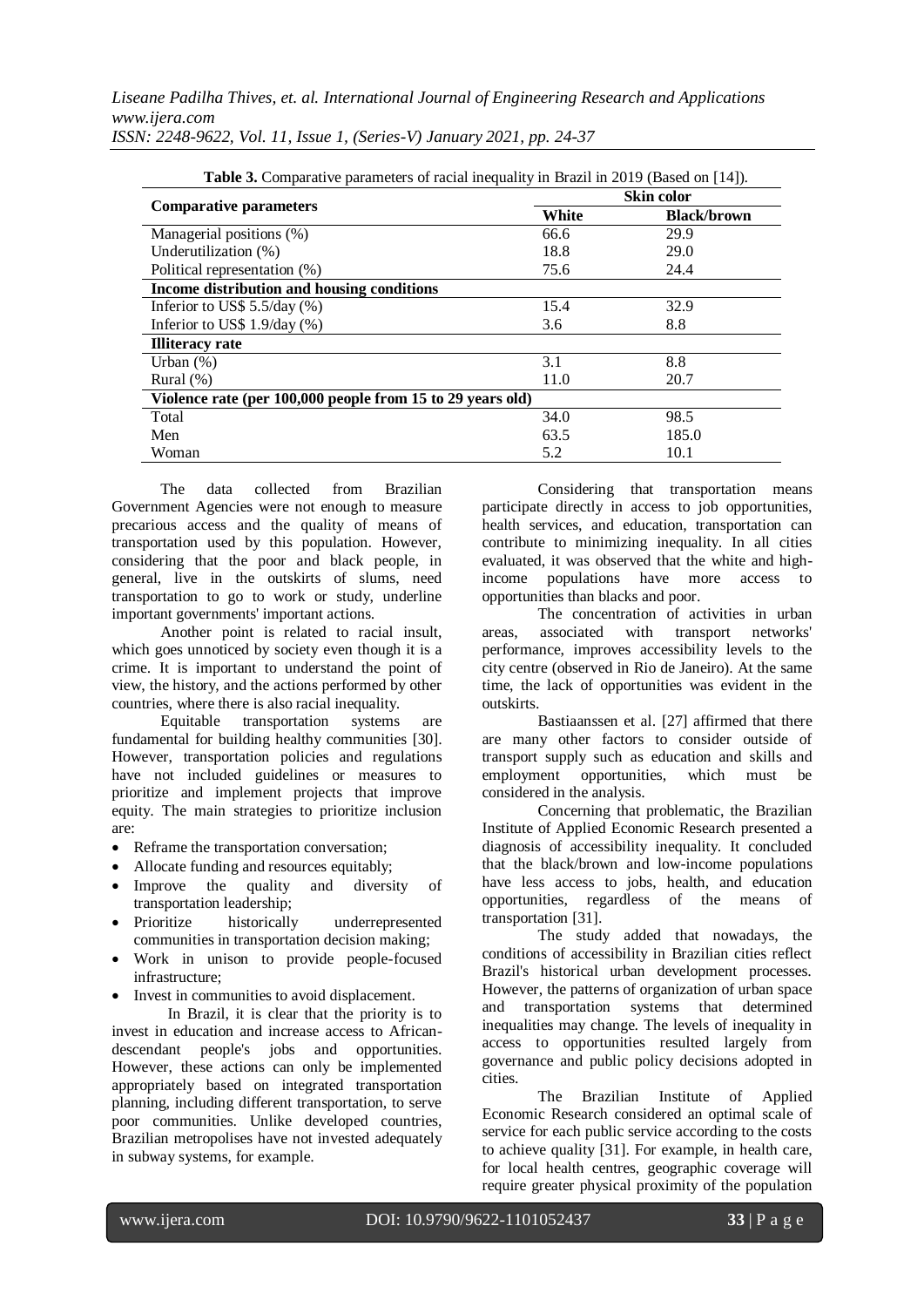that lives in the neighbourhood. However, in highly complex health services, a greater physical distance from services would be more efficient.

On the other hand, as for the job market, the location of jobs would be influenced by agglomeration economies that will naturally cause some spatial inequality in access to jobs. Though, from distributive justice, the least expected is that these policies reduce inequalities in access to opportunities, prioritizing the improvement of working and transportation conditions of people in a vulnerable situation and that most depend on public and active transportation [31].

As for rail transportation, a study developed in China [32], recommended that, for developing countries, the rail transit expansions are likely to be cost-effective in cities with congested road traffic, with an enough number of high population density work locations and residential communities along rail lines.

In Rio de Janeiro, there is rail transportation, mainly in the suburbs. However, differently of Wu et al. [32] recommendations, even though the city presents congested road traffic and high-density population, along the rail lines have no residential communities or job. The poor population use this transportation means only to travel for work or school.

The Brazilian racial inequality scenario is described as a poor population. Most of them live in the outskirts, with infrastructure problems, lack of access to transportation, and basic rights. In all Brazilian regions, the black and brown population's socio-economic situation has disadvantages compared to other population groups [33].

Lucas et al. [34] evaluated the relationship between travel poverty and social disadvantage at the local geographical level. The authors assert the need for urban policymakers to accurately consider and target micro-scale factors as household income, age, gender, and employment status when to introduce transport means interventions in reducing social exclusion amongst low-income urban populations.

Moreover, the negative stereotype phenomenon of black and brown physical traits underlies the mechanism of "police suspicion". Because of this, blacks and browns are the preferred victims of police and security guards' arbitration on the streets, in public transportation, in department stores, banks, and supermarkets [35].

As described in this study, in Brazilian society and the main centres of development, discrimination, and inequality are present. They are centred on the spaces of housing, job market, and income. The black and brown population has been

insulted with discriminatory and racist words/expressions over the years.

The transport policy has to ensure that all Brazilians can access good transportations, independent of social class, colour, and progeny. To change this scenario, firstly, initiatives outside the transport sector must be implemented. Also, actions to mitigate racial discrimination should be implemented. From this study, the following improvements are suggested:

- Federal Government must seek guarantees for freedoms and individual rights, regardless of sex, race, religion, ethnicity, colour, and social class. Although since 1989 the racial discrimination constitutes a crime in Brazil, blacks and browns have no guarantee of compliance with the law;
- Ensure education and equal opportunities for all citizens, regardless of colour or race;
- It is necessary to democratize the spaces of the cities, expanding mobility and decentralizing investments in infrastructure, which are currently present mainly in the noble and central spaces of large metropolises;
- Promotion of an investment policy for structuring public transportation services, assessing travel quality. In this way, inequalities would be minimized for the majority of the population who need these services and who travel daily through crowded buses, trains, and subways over long distances;
- Public investments in road infrastructure in segregated areas of cities. In many Brazilian cities, the public services and jobs are concentrated in selected neighbourhoods, and with the improvement of the road infrastructure, consequently, the provision of services would reduce the need for poor to travel for long distances;
- Intensify occupation and improve the quality of public spaces around transportation corridors;
- Improve conditions for the movement of pedestrians and the implementation of cycle paths, which will contribute to improving the health of the population and reducing emissions that cause air pollution and climate change;
- Increase equity of access to cities' opportunities and services through safe, accessible, sustainable transportation systems. This action will contribute to road safety, expansion of public transportation and conditions of accessibility to the vulnerable;
- Prioritize the use of roads by public transportation instead of private cars.

The poorest population in Brazil, predominantly blacks and browns, and racial inequality, face problems regarding public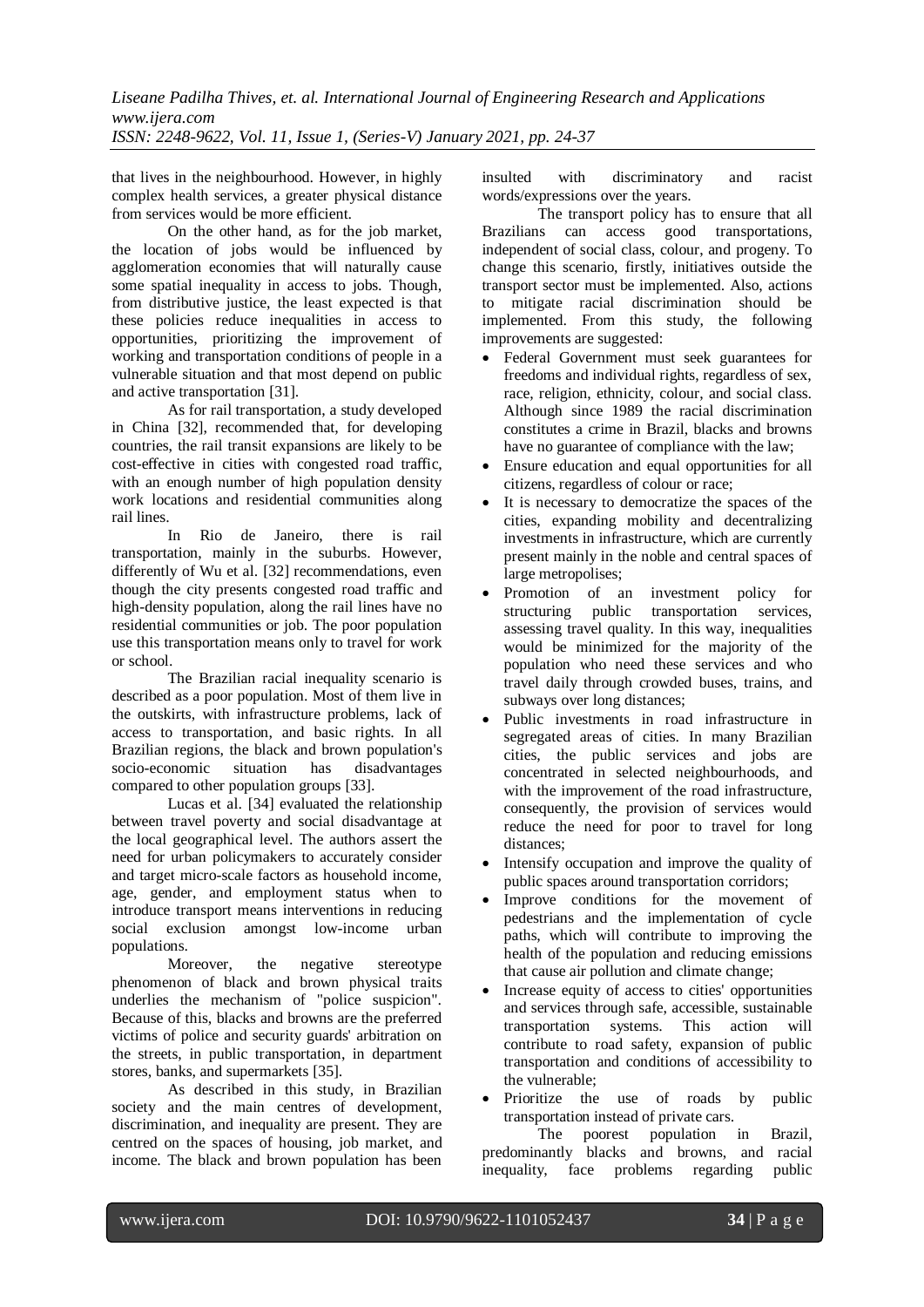transportation quality. A survey conducted by the National Confederation of Industry pointed out five measures that must be implemented to improve Brazil's public transportation, such as increasing the frequency, reducing fare, increasing security, guaranteeing punctuality, and decreasing travel time [36].

Despite the incentive to higher education for blacks and browns, dropout rates are not addressed. In other words, admission into universities and colleges was provided, but, on the other hand, there are no improvements in housing, urban infrastructure, and access to means of transportation.

The data also showed that racial inequality manifests in the dimension of violence. As in education, this scenario requires public policies focusing on the black and brown young population.

A research conducted by Bryceson et al. [37] in sub-Saharan Africa showed some similarities in Brazil. The authors concluded that reducing inequality in transportation means can be promoted through effective zoning and residential and transport planning. Government policies must include good access to work, educational and health services, recreation,

As for political representation, black and brown people are underrepresented in all levels of legislative power. In Brazil, overcoming racial inequalities, in all dimensions, remains a challenge [38].

Jacob [39] adds that in post-slavery Brazil, the Racism against Afro-descendants was different from the segregation practised in South Africa. In Brazil, Afro-descendants did not suffer legalized segregation under the spatial or institutional aspect.

In this case, as the blacks were and are the poorest, the agglomeration occurred in slums and neighbourhoods on the outskirts of cities, constituting segregation established in practice.

Even considering that there were no formal legal restrictions related to the choice of housing, access to public places or means of transportation, racism, and racial discrimination in Brazil are still evident. Since 1989 the Law No. 7716 defines crimes resulting from racial or colour prejudice established that Racism in Brazil is a crime whose prison sentence is up to five years [40].

Transport reality in developing countries has many contrasts, and because of this, it is not easy to promote comparison with developed countries. The lack of data is one of the problems in developing countries. Also, one of the main barriers to a better policy understanding of the problem of transport poverty is the level and sophistication of the available data that is needed to research the

problem in any significant and geographically specific way [41].

Serulle and Cirillo [42] complement that, for extremely low-income households, the lack of transportation means hindering them from reaching job opportunities. Giuliano [43] asserts that it is not enough to offer only means of transport for the peripheral population, but this service must be satisfactory.

## **VI. CONCLUSIONS**

In this study, racial inequality related to means of transportation in Brazil was assessed. Brazil is a country with great social differences and racial inequality.

Although most of the population is black or brown, this is the most excluded part of society and segregated in relation, for example, to transportation. This condition has resulted from more than three hundred years of slavery in Brazil. However, more than a hundred years after the end of slavery, Afrodescendants are still discriminated against their skin colour and represent the majority and the poorest population.

Population data and their conditions about transportation means were evaluated in five Brazilian capitals, for white and black and brown people. For all the parameters evaluated, it can be stated that, in Brazil, black and brown people have a lower level of education, live in worse conditions, need more public transportation, die in transportation accidents more often than the whites. Besides, they suffer discrimination through racist words. Also, it was observed that racial inequality had affected less the younger generation than to the older population (60 years or more).

Considering that means of transportation participate directly in access to job opportunities, health services and education, this system's improvement can contribute to minimizing inequality. In all cities evaluated, it was observed that the white and high-income population has more access to opportunities than blacks and the poor. Also, the concentration of activities in urban areas,<br>associated with transportation networks' associated with transportation performance, improves accessibility levels to the city centre while the lack of opportunities in the outskirts was obvious.

Means of transportation, especially the public, must be understood as an essential service and a social right. The promotion of improvements and access to means of transportation should prioritize the least privileged population, which is the one that uses them the most. In Brazil's case, the least privileged population is composed of black, brown and poor people. Providing good-quality for transportation to these people is a way of improving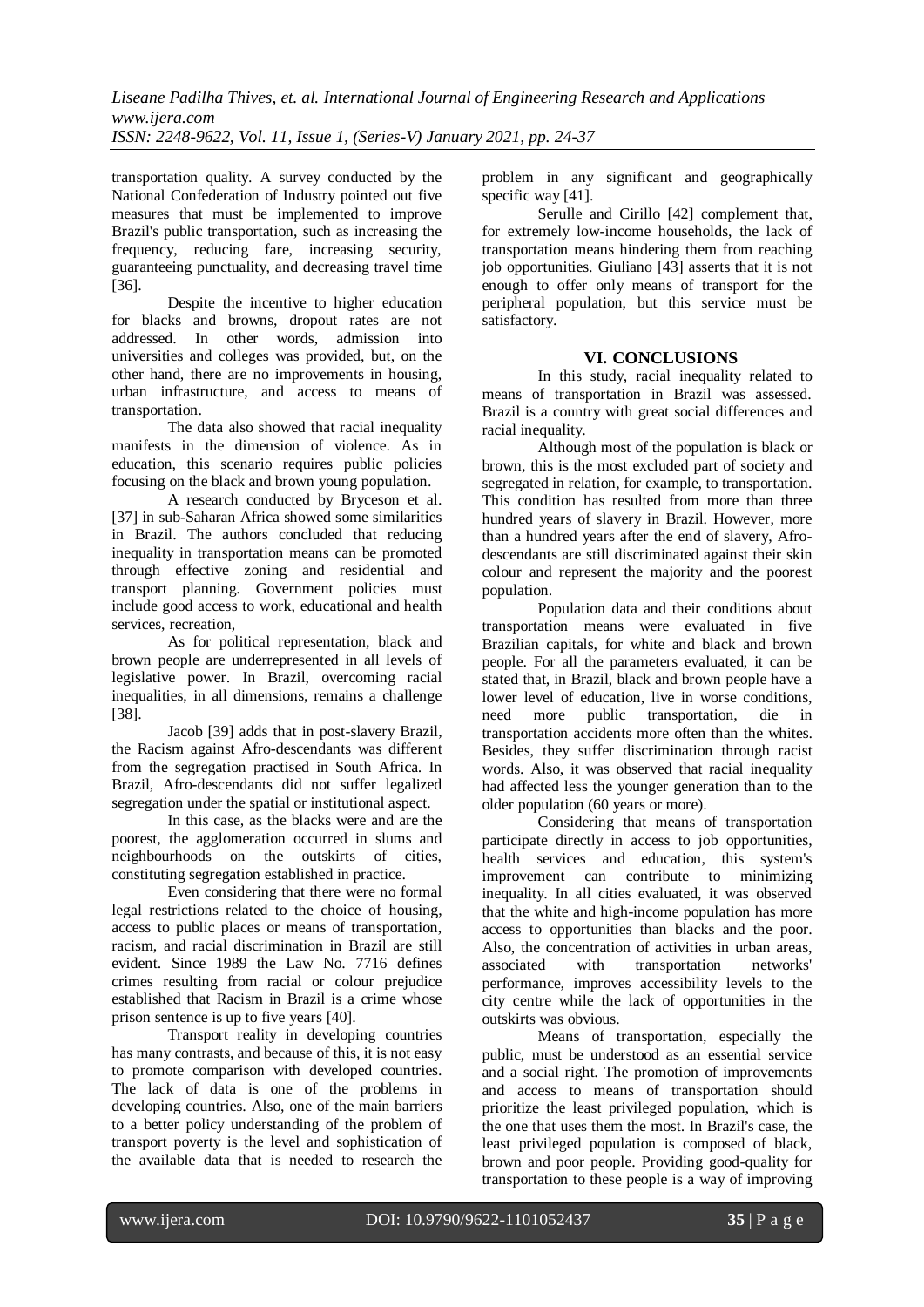*ISSN: 2248-9622, Vol. 11, Issue 1, (Series-V) January 2021, pp. 24-37*

their quality of life. Beyond that, the conditions of transportation offered by a country to the population can reduce the racial disparity and discrimination that still exists in the country.

## **REFERENCES**

- [1]. H.L. Gomes, *Escravidão – do primeiro leilão de cativos em Portugal até a morte de Zumbi dos Palmares* [Slavery – from the first auction of captives in Portugal until Zumbi of Palmares death] (Globo Livros, Rio de Janeiro, RJ, Brazil, 2019).
- [2]. G.O. Maringoni, Destino dos negros após a abolição [The fate of blacks after abolition], *Revista IPEA*, 8, ed. 70, 2011.
- [3]. L. Aguiar, *As consequências do fim da escravidão no Brasil* [The consequences of the end of slavery in Brazil], 2019. Available at: [https://escolakids.uol.com.br/historia/as](https://escolakids.uol.com.br/historia/as-consequencias-do-fim-da-escravidao-no-brasil.htm)[consequencias-do-fim-da-escravidao-no](https://escolakids.uol.com.br/historia/as-consequencias-do-fim-da-escravidao-no-brasil.htm)[brasil.htm.](https://escolakids.uol.com.br/historia/as-consequencias-do-fim-da-escravidao-no-brasil.htm)
- [4]. Brito D., *Negros ainda lutam por direitos básicos, 30 anos após Constituição* [Blacks still fight for basic rights, 30 years after constitution], Agência Brasil, Brasília, DF, Brazil. 2018. Available at: [https://agenciabrasil.ebc.com.br/direitos](https://agenciabrasil.ebc.com.br/direitos-humanos)[humanos.](https://agenciabrasil.ebc.com.br/direitos-humanos)
- [5]. D.A Figueiredo, Espaços negros urbanos: segregação e preconceito nas cidades brasileiras [Urban black spaces: segregation and prejudice in Brazilian cities] *VII Congresso Brasileiro de Geógrafos*. Vitória, ES, Brazil, 2014. ISBN: 978-85-98539-04-1.
- [6]. F. Zhao and T. Gustafson, T. (2013). *Transportation needs of disadvantaged populations: where, when, and how*?, Federal Transit Administration. Florida International University. (FTA Report No. 0030), 2014.
- [7]. E.L. Glaeser, M.E. Kahn, and J. Rappaport, Why do the poor people live in cities? The role of public transportation. *Journal of Urban Economics*, 63 (1) 2008, 1-24.
- [8]. R.R. Valente and B.J.L. Berry, Residential segregation by skin color: Brazil revisited, *Latin American Research Review*, 55(2), 2020, 207– 226. doi[: http://doi.org/10.25222/larr.83.](http://doi.org/10.25222/larr.83)
- [9]. D. Salon and S. Gulyani, Mobility, poverty, and gender: travel'choices'of slum residents in Nairobi, Kenya. *Transport Reviews*, 30:5, 2010, 641-657. doi: 10.1080/01441640903298998.
- [10]. K. Gwilliam, Urban transport in developing countries. *Transport Reviews*, 23:2, 2003, 197- 216. doi: 10.1080/01441640309893.
- [11]. T.W. Sanchez and J.F. Wolf. Environmental justice and transportation equity: a review of MPOs, *Growing smarter: achieving livable communities, environmental justice, and*

*regional equity*, .249–272, 2007, Cambridge, MA, MIT Press.

- [12]. R.J. Lee, I.N. Sener and S.N. Jones, Understanding the role of equity in active transportation planning in the United States. *Transport Reviews*, 37:2, 2017, 211-226. doi: 10.1080/01441647.2016.1239660.
- [13]. R.H.M Pereira, C.K.V Braga, B. Serra and V.G. Nadalin, *Desigualdades socioespaciais de acesso a oportunidades nas cidades brasileiras – 2019* [Socio-space inequalities to the opportunities of access in Brazilian cities – 2019], Instituto de Pesquisa Econômica Aplicada. Brasília, D.F., Brazil, 2019. ISSN 1415-4765.
- [14]. IBGE, *Desigualdades sociais por cor ou raça no Brasil* [Social inequalities by color or race in Brazil], (Instituto Brasileiro de Geografia e Estatística – IBGE. Brasília, D.F., Brazil, 2019).
- [15]. IBGE, *Cidades e estados – estimativa da população residente* [Cities and states – estimates of the resident population], (Instituto Brasileiro de Geografia e Estatística – IBGE. Diretoria de Pesquisas, Coordenação de População e Indicadores Sociais. Brasília, D.F., Brazil, 2017).
- [16]. IBGE, *Pesquisa nacional por amostra de domicílios contínua – notas técnicas* [National Search by continuous household sample – technical notes], (Instituto Brasileiro de Geografia e Estatística – IBGE. Rio de Janeiro, RJ, Brazil, 2010). ISBN 978-65-87201-03-0.
- [17]. IBGE, *Cidades* [Cities], (Instituto Brasileiro de Geografia e Estatística – IBGE. Brasília, D.F., Brazil, 2010).
- [18]. IBGE, Cidades [Cities], (Instituto Brasileiro de Geografia e Estatística – IBGE. Brasília, D.F., Brazil, 2018).
- [19]. PMF, *Ciclovias* [Bike paths], (Prefeitura Municipal de Florianópolis, 2020). Available at: [http://www.pmf.sc.gov.br.](http://www.pmf.sc.gov.br/)
- [20]. PM, *Ciclovias* [Bike paths], (Prefeitura de Maceió, 2020). Available at: [http://www.maceio.al.gov.br.](http://www.maceio.al.gov.br/)
- [21]. PMM, *Ciclovias* [Bike paths], (Prefeitura Municipal de Macapá, 2020). Available at: [https://macapa.ap.gov.br.](https://macapa.ap.gov.br/)
- [22]. PV, *Ciclovias* [Bike paths], (Prefeitura de Vitória, 2020). Available at: [https://www.vitoria.es.gov.br](https://www.vitoria.es.gov.br/)
- [23]. PCRJ (2020, 07, 22). Ciclovias [Bike paths]. Prefeitura da cidade do Rio de Janeiro: [https://prefeitura.rio.](https://prefeitura.rio/)
- [24]. Brazil, *Lei No. 12711, de 29 de agosto de 2012 – dispõe sobre o ingresso nas universidades federais e nas instituições federais de ensino técnico de nível médio* [Law No. 12711, of August 29, 2012 – provides for admission to federal universities and federal level technical education institutions], (Presidência da